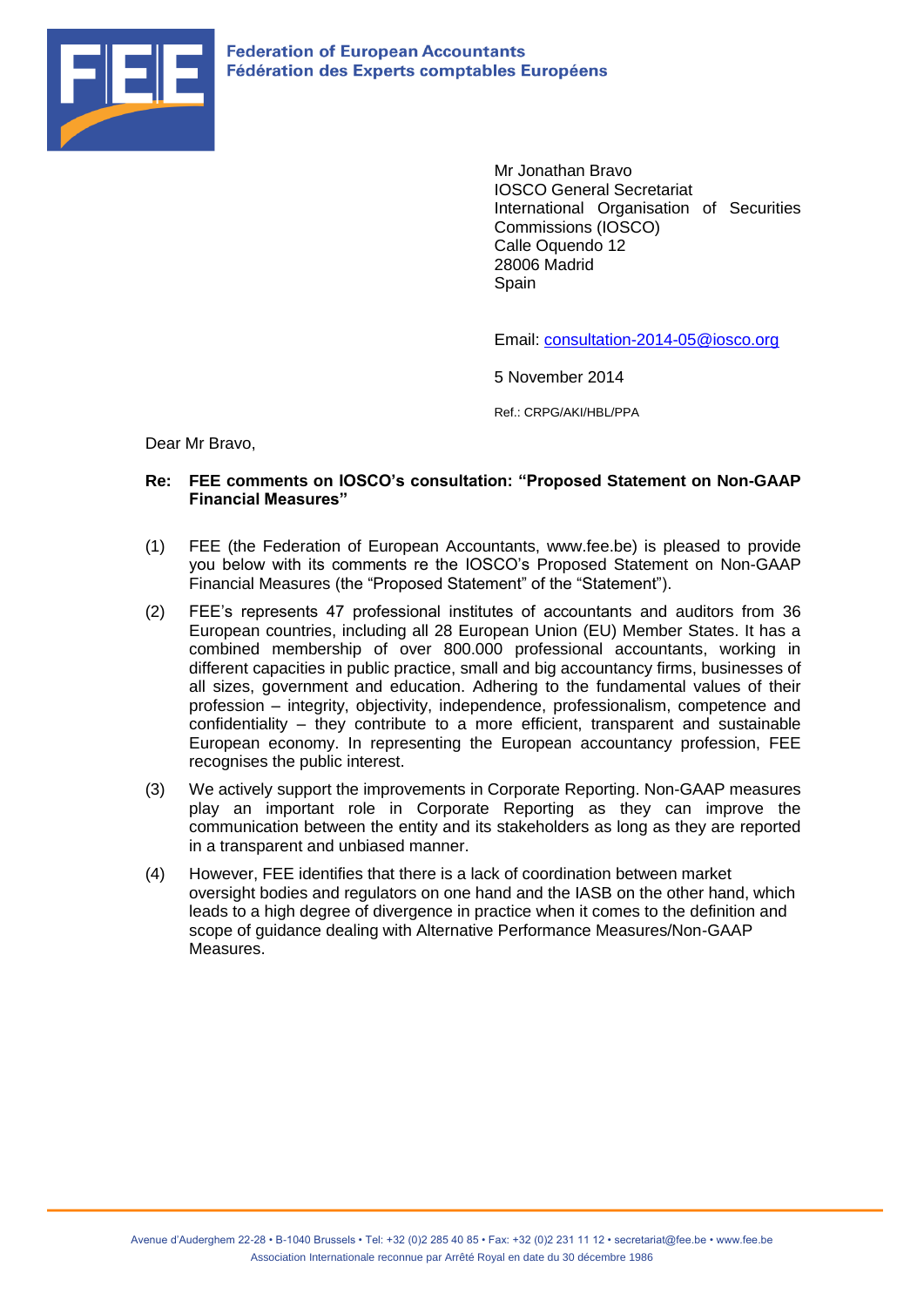

- (5) We believe that the International Accounting Standards Board ("IASB") should also be involved in the reporting of Non-GAAP Measures in the context of financial reporting. Some IFRSs currently include guidance on how an entity can present Non-GAAP Measures within its financial statements<sup>1</sup> Therefore, in line with its comments to the European Securities and Market Authority (ESMA)'s<sup>2</sup> consultation on Alternative Performance Measures, FEE suggests all the market oversight bodies and regulators (international, regional and national) to work with the IASB in order to develop a common comprehensive framework on Alternative Performance Measures/Non-GAAP measures.
- (6) That said, FEE welcomes IOSCO's initiative and in general we agree with the IOSCO Proposed Statement. In line with FEE's comments to ESMA's consultation on the Alternative Performance Measures, FEE identifies 6 main issues encountered with the use of Non-GAAP measures. These are:
	- a. The definition of Non-GAAP measures;
	- b. The calculation of Non-GAAP measures;
	- c. The linkage and reconciliation to financial information prepared under IFRS or other GAAP;
	- d. The consistent application
	- e. How the Non-GAAP measures facilitate benchmarking analysis and comparisons with industry information; and finally
	- f. Whether management takes an unbiased position when explaining or interpreting Non-GAAP measures ("management interpretation").
- (7) IOSCO's Proposed Statement addresses all of the above mentioned points apart from point (e), which relates to benchmarking analysis. We understand that this cannot be addressed by international organisations; instead this could be addressed by local industry regulators and by the market participants themselves.
- (8) However, FEE believes that there are two main areas for improvement in the Proposed Statement: the definition of non-GAAP measures and its scope.
- (9) FEE believes that the definition of Non-GAAP measures in the Proposed Statement (which excludes the information presented in the financial statements) is not clear. IFRSs do not prescribe a standard format for financial statements, which means that an entity may present "Non-GAAP" information within its financial statements, and, in this case would not fall within the definition or scope of the Proposed Statement.

<sup>&</sup>lt;sup>1</sup> IAS 1 – *Presentation of Financial Statements* allows entities to present their income statement by nature and include any subtotals that they believe are material and enhance the understanding of users. Therefore an entity can easily report measures like EBITDA or EBIT on the face of the income statement. Furthermore, the IASB has already in the past provided guidance on other Non-GAAP Measures, for example *IAS 33 – Earnings per Share* and the requirements for presenting information that is used by management (which might include such Non-GAAP Measures) under *IFRS 8 – Operating Segments*.

 $2$  ESMA issued a similar consultation on Alternative Performance Measures earlier this year. FEE submitted its comment letter to ESMA on 13 May 2014 [\(http://www.fee.be/index.php?option=com\\_content&view=article&id=1423&Itemid=106&lang=e](http://www.fee.be/index.php?option=com_content&view=article&id=1423&Itemid=106&lang=en) [n\)](http://www.fee.be/index.php?option=com_content&view=article&id=1423&Itemid=106&lang=en).

Avenue d'Auderghem 22-28 • B-1040 Brussels • Tel: +32 (0)2 285 40 85 • Fax: +32 (0)2 231 11 12 • secretariat@fee.be • www.fee.be Association Internationale reconnue par Arrêté Royal en date du 30 décembre 1986